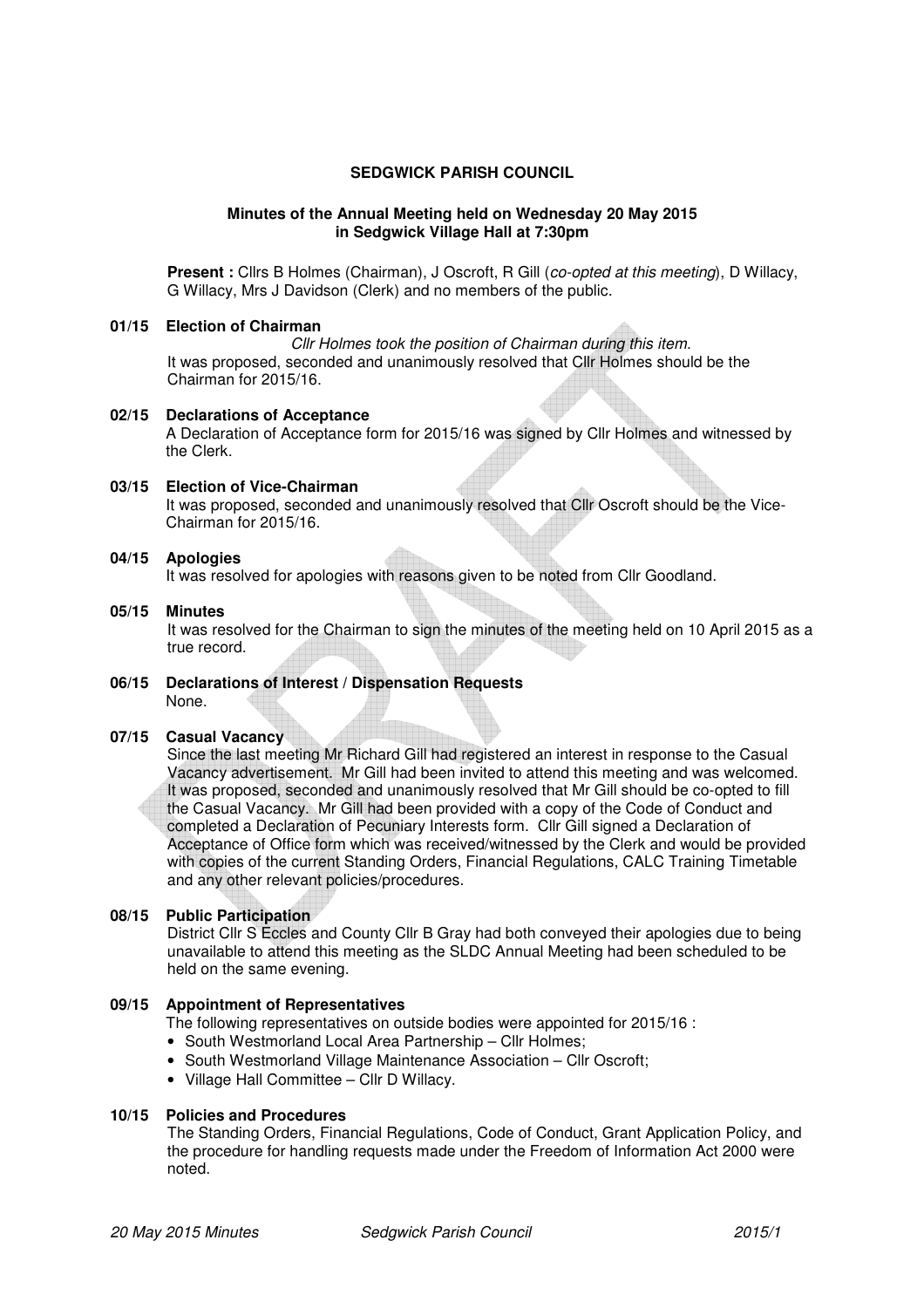# **11/15 Planning**

a) The following planning application which had been submitted to SLDC since the last meeting was received and considered :

## **SL/2015/0352 – High Riverside, Sedgwick, Kendal**

 Alteration and conversion of detached garage and stable to self contained annexed flat There were no objections/observations.

b) It was noted the following planning application has been granted by SLDC since the last meeting:

 **SL/2015/0144 – Riverside Cottage, Sedgwick, Kendal** 

Demolition of existing dwelling and erection of new dwelling

c) It was resolved that during 2015/16 in the eventuality of there not being a scheduled meeting of the Parish Council before a planning consultation deadline then the Clerk would have the delegated responsibility to be able to respond to small scale planning applications on behalf of member's observations.

## **12/15 Highways/Footpaths**

- a) The Clerk had contacted Cumbria Highways in response to a request which had been made at the Parish Meeting – regarding the feasibility of there being a warning sign saying 'No Gritting in Village' to warn about the bridge which gets icy during the winter over the River Kent and Cooper Hill. A response had been received from Highways advising that ice or snow warning signs are intended for use as temporary signs when a route is unusually dangerous as a result of extensive icing or heavy snow. The signs must be removed when conditions return to normal and this location in Sedgwick would not be recommended as meeting the criteria for such warning signs.
- b) Attention had been brought at the Parish Meeting to the condition of the road which leads under the railway bridge from the Natland/Sedgwick Road towards Raines Hall Farm, Sedgwick. It was felt the problem is more than that of potholes as there is an issue with the entire surface of the road which is deteriorating and felt to be creating a safety issue for all road users especially cyclists. The condition of this road was reported 12 months ago (Ref : 62/WEB141215726) and some patching work has been carried out during the year. However it is felt this work has not sufficiently resolved the problem and the above comments have been reflected to County Cllr Gray and Cumbria Highways (Ref ; 62/WEB151349806). Cllr D Willacy reported he had spotted and engaged in conversation with a Highways Officer who had recently visited the area. She had confirmed this stretch of road was being measured for the full width to be resurfaced and also the area under the aqueduct was to be looked at. For any carriageway works to be carried out in the area of a railway/railway bridge there is a requirement for Highways to inform and adhere to any stipulations made by Network Rail.
- It was reported some fence posts have appeared adjacent to the new wall next to the river between Cooper Hill/Force Bridge. Disappointment was expressed regarding the length of time which has elapsed between the wall being repaired and any further action being taken by Highways regarding the proposed fencing.

# **13/15 Playground /Millennium Field**

- a) The playground inspection report which had been carried out by Cllr Oscroft was further reviewed :
	- Cllr D Willacy and Cllr G Willacy would carry out any necessary cleaning/staining/painting of the three bench seats around the edge of the field.
	- The large slide would continue to be monitored as to when it was felt it needed to be cleaned.
	- Cllr G Willacy had kindly supplied and placed some new chippings around the base of the slide. He would continue to monitor the level and add more as and when required.
	- The Clerk had obtained a supply of plastic bin liners for the waste bin.
- **b)** Cllr Willacy reported the grass has been cut and strimmed twice this season by Continental Landscapes and was of the opinion that a good job had been done.

## **14/15 Canal**

a) The following Press Release from the Lancaster Canal Trust was received and noted :